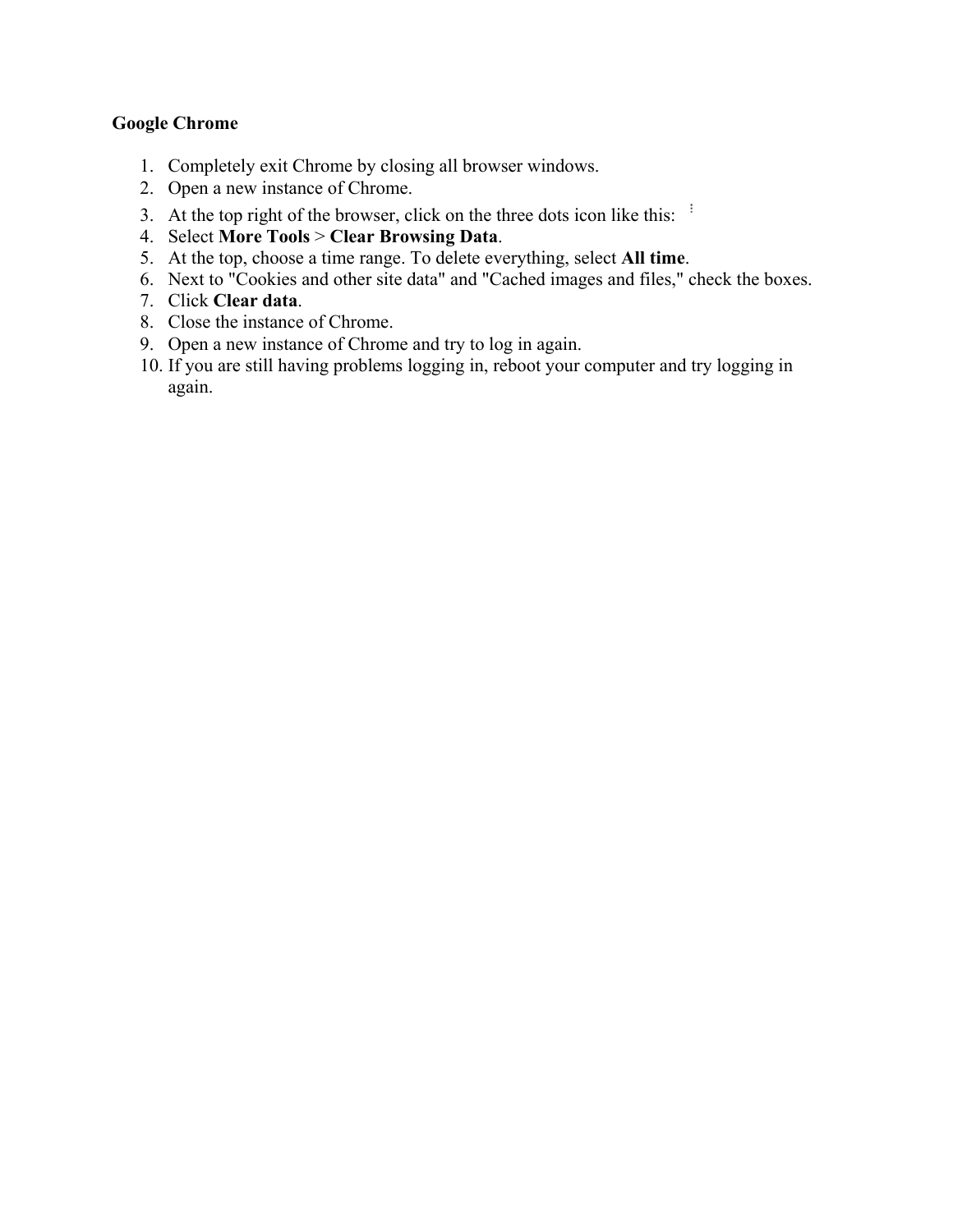## How to Delete Cookies in Safari on Mac

1. Open up your **Safari** internet browser**.**



2. Click on the bolded word **Safari** in the top left corner of your screen.



3. When the dropdown menu appears, click on **Preferences.**



4. When the pop-up window appears, click on the **Privacy** tab at the top of the window.

| $\bigcap$<br>⋒<br>Search Security Privacy Notified<br>AutoFill<br>Passwords<br>General<br>Tabs | Gener<br><b>Extensions Advanced</b><br>is.                                                                                                                   |
|------------------------------------------------------------------------------------------------|--------------------------------------------------------------------------------------------------------------------------------------------------------------|
| New windows open with:                                                                         | ٥<br>Favorites                                                                                                                                               |
| New tabs open with:                                                                            | Favorites<br>٥                                                                                                                                               |
| Homepage:                                                                                      | http://www.apple.com/startpage/                                                                                                                              |
|                                                                                                | Set to Current Page                                                                                                                                          |
|                                                                                                |                                                                                                                                                              |
| Remove history items:                                                                          | ¢<br>After one year                                                                                                                                          |
| Favorites shows:                                                                               | <b>ED</b> Favorites<br>õ                                                                                                                                     |
| <b>Top Sites shows:</b>                                                                        | ¢<br>12 sites                                                                                                                                                |
|                                                                                                |                                                                                                                                                              |
| File download location:                                                                        | Downloads<br>¢                                                                                                                                               |
| Remove download list items:                                                                    | ¢<br>After one day                                                                                                                                           |
|                                                                                                | Open "safe" files after downloading<br>"Safe" files include movies, pictures,<br>sounds, PDF and text documents, and<br>$\overline{\mathbf{?}}$<br>archives. |

Page **1** of **4**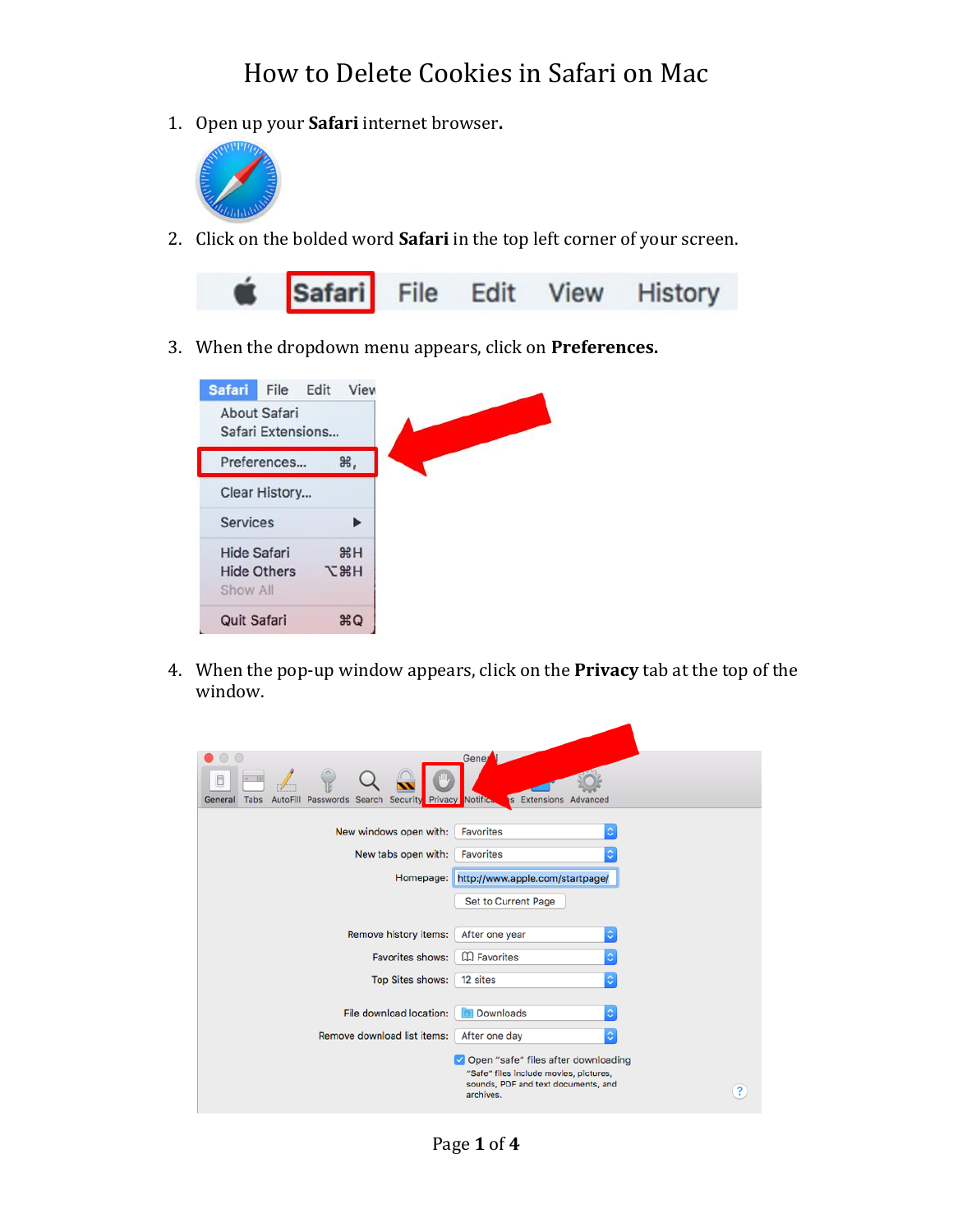### How to Delete Cookies in Safari on Mac

5. Click on **Details** button, located next to a sentence that says "**X websites stored cookies or other data**." (It may take a few moments for the sentence and button to appear)

| Privacy<br>$\bullet$ $\circ$ $\circ$                                                                             |                |  |  |
|------------------------------------------------------------------------------------------------------------------|----------------|--|--|
| CP <sup>III</sup> Z<br>O                                                                                         |                |  |  |
| Passwords Search Security Privacy Notifications Extensions Advanced<br><b>AutoFill</b><br>General<br><b>Tabs</b> |                |  |  |
| Cookies and website data:<br>Always block<br>Allow from current website only                                     |                |  |  |
| Allow from websites I visit                                                                                      |                |  |  |
| Always allow                                                                                                     |                |  |  |
| Remove All Website Data<br>182 websites stored cookies or other data                                             | Details        |  |  |
| Website use of location services:<br>Prompt for each website once each day                                       |                |  |  |
| Prompt for each website one time only                                                                            |                |  |  |
| O Deny without prompting                                                                                         |                |  |  |
| Website tracking: Ask websites not to track me                                                                   | $\overline{?}$ |  |  |

6. When the new window appears, type **peralta** into the search bar. **(Please type in all lowercase).**

|                              |                                                                                                                                                                                     | Q Search |  |
|------------------------------|-------------------------------------------------------------------------------------------------------------------------------------------------------------------------------------|----------|--|
|                              | These websites have stored data that can be used to track your browsing. Removing the data<br>may reduce tracking, but may also log you out of websites or change website behavior. |          |  |
| 2mdn.net<br>Cache            |                                                                                                                                                                                     |          |  |
| adnxs.com<br>Cache           |                                                                                                                                                                                     |          |  |
| adobe.com<br>Cache           |                                                                                                                                                                                     |          |  |
| adrta.com<br>Cache           |                                                                                                                                                                                     |          |  |
| adsafeprotected.com<br>Cache |                                                                                                                                                                                     |          |  |
| adsonflags.com<br>Cache      |                                                                                                                                                                                     |          |  |
| adsrvr.org<br>Cache          |                                                                                                                                                                                     |          |  |
| Remove                       | <b>Remove All</b>                                                                                                                                                                   | Done     |  |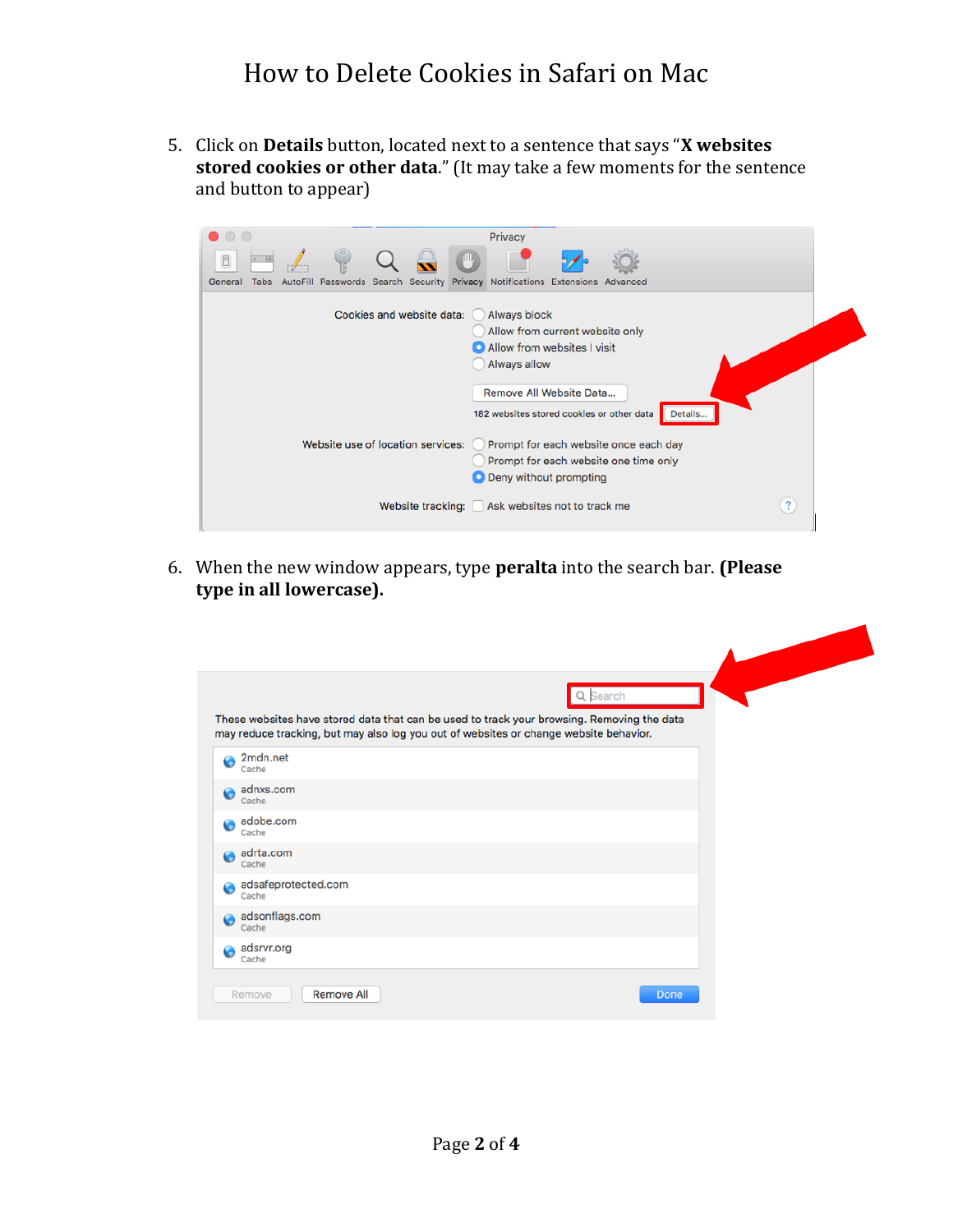7. A different list of cookies should appear on the window that possesses the name **peralta.edu** or **access.peralta.edu**. Click on **Remove All** at the bottom of the window.

|   |                                      |                   |  | $Q$ peralta                                                                                                                                                                         |      |
|---|--------------------------------------|-------------------|--|-------------------------------------------------------------------------------------------------------------------------------------------------------------------------------------|------|
|   |                                      |                   |  | These websites have stored data that can be used to track your browsing. Removing the data<br>may reduce tracking, but may also log you out of websites or change website behavior. |      |
|   | eperalta.org<br><b>Local Storage</b> |                   |  |                                                                                                                                                                                     |      |
| Ø | peralta.edu<br>Cache, Cookies        |                   |  |                                                                                                                                                                                     |      |
|   | peralta.tv<br>Cache                  |                   |  |                                                                                                                                                                                     |      |
|   |                                      |                   |  |                                                                                                                                                                                     |      |
|   |                                      |                   |  |                                                                                                                                                                                     |      |
|   |                                      |                   |  |                                                                                                                                                                                     |      |
|   |                                      |                   |  |                                                                                                                                                                                     |      |
|   | Remove                               | <b>Remove All</b> |  |                                                                                                                                                                                     | Done |

8. Afterwards, a security pop-up will appear confirming whether or not you want to delete the cookies. Click **Remove Now**.

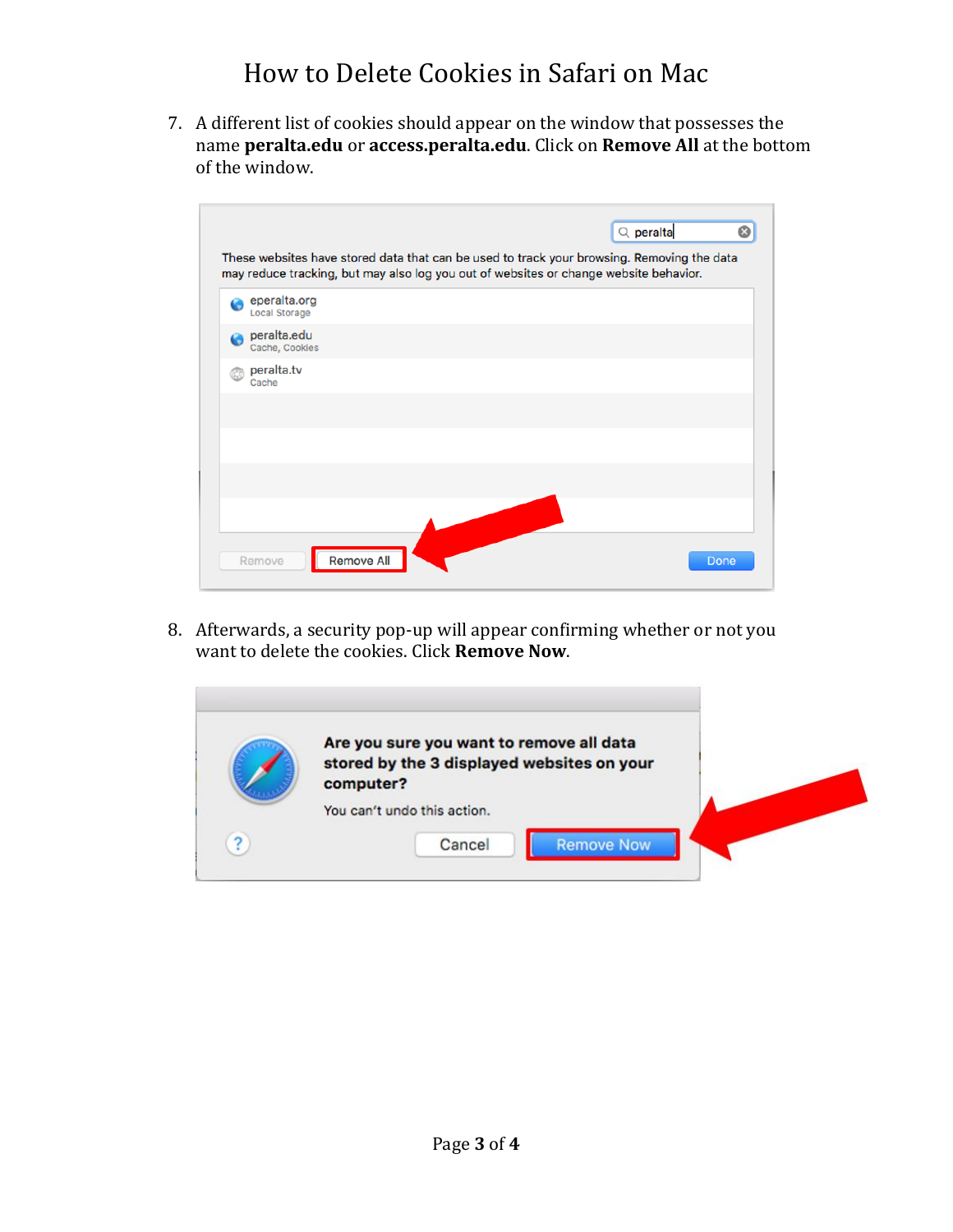# How to Delete Cookies in Safari on Mac

9. The list of cookies should now be blank. Click **Done**.



10. Close the **Privacy** window.

If you still need assistance please call Peralta Helpdesk (510) 587-7800 or email at [helpdesk@peralta.edu](mailto:helpdesk@peralta.edu)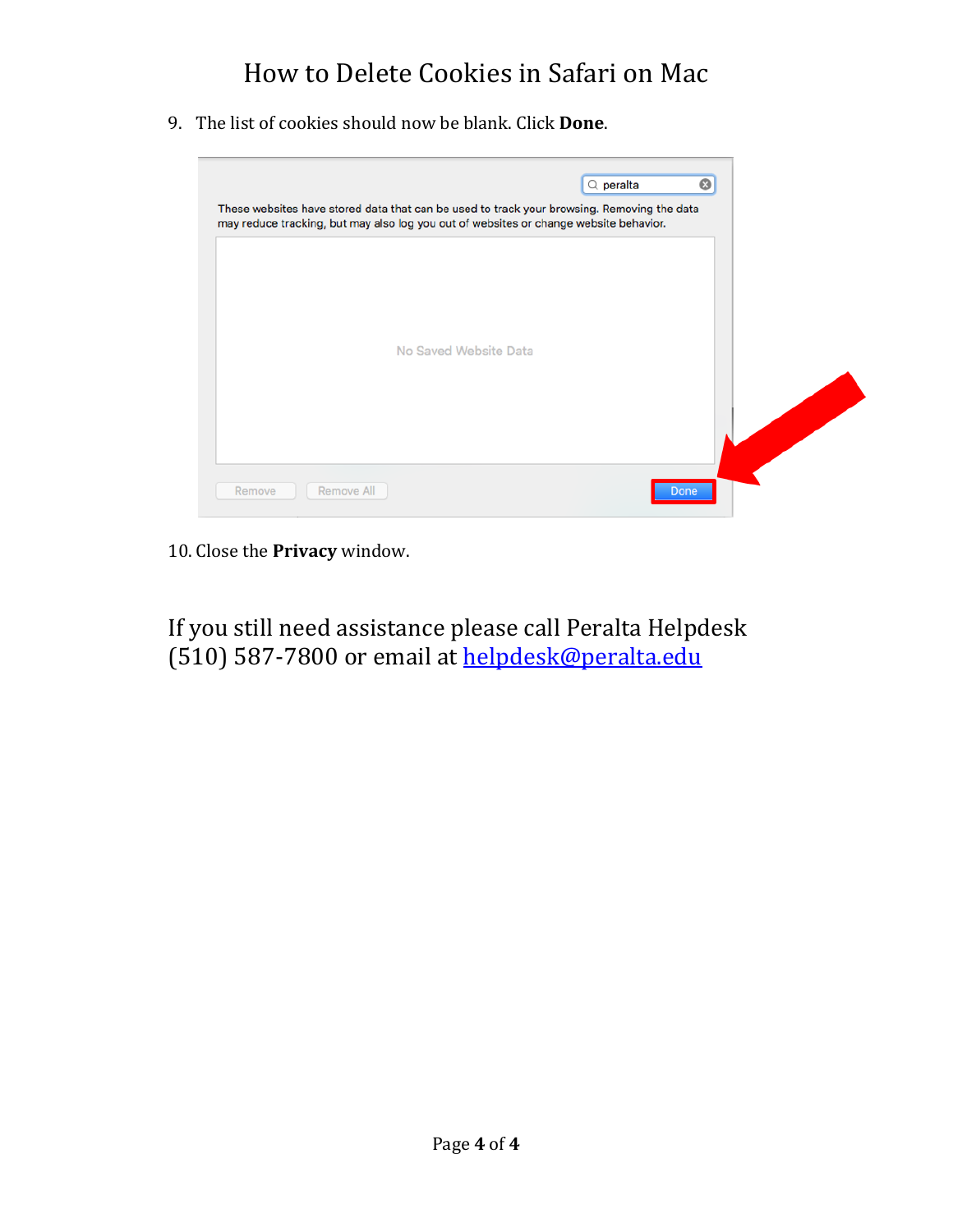### **Microsoft Internet Explorer**

- 1. Completely exit Internet Explorer by closing all browser windows.
- 2. Open a new instance of Internet Explorer.
- 3. Select **Tools** > **Internet Options**; verify you are viewing the **General** tab.
- 4. Click the **Delete Cookies** button; click **OK** on the dialog box that pops up.
- 5. Click the **Delete Files** button; select the **Delete all offline content** checkbox; click **OK**.
- 6. Click the **Clear History** button; click **Yes** on the dialog box that pops up.
- 7. Click **OK**.
- 8. Close the instance of Internet Explorer.
- 9. Open a new instance of Internet Explorer and try to log in again.
- 10. If you are still having problems logging in, reboot your computer and try logging in again.